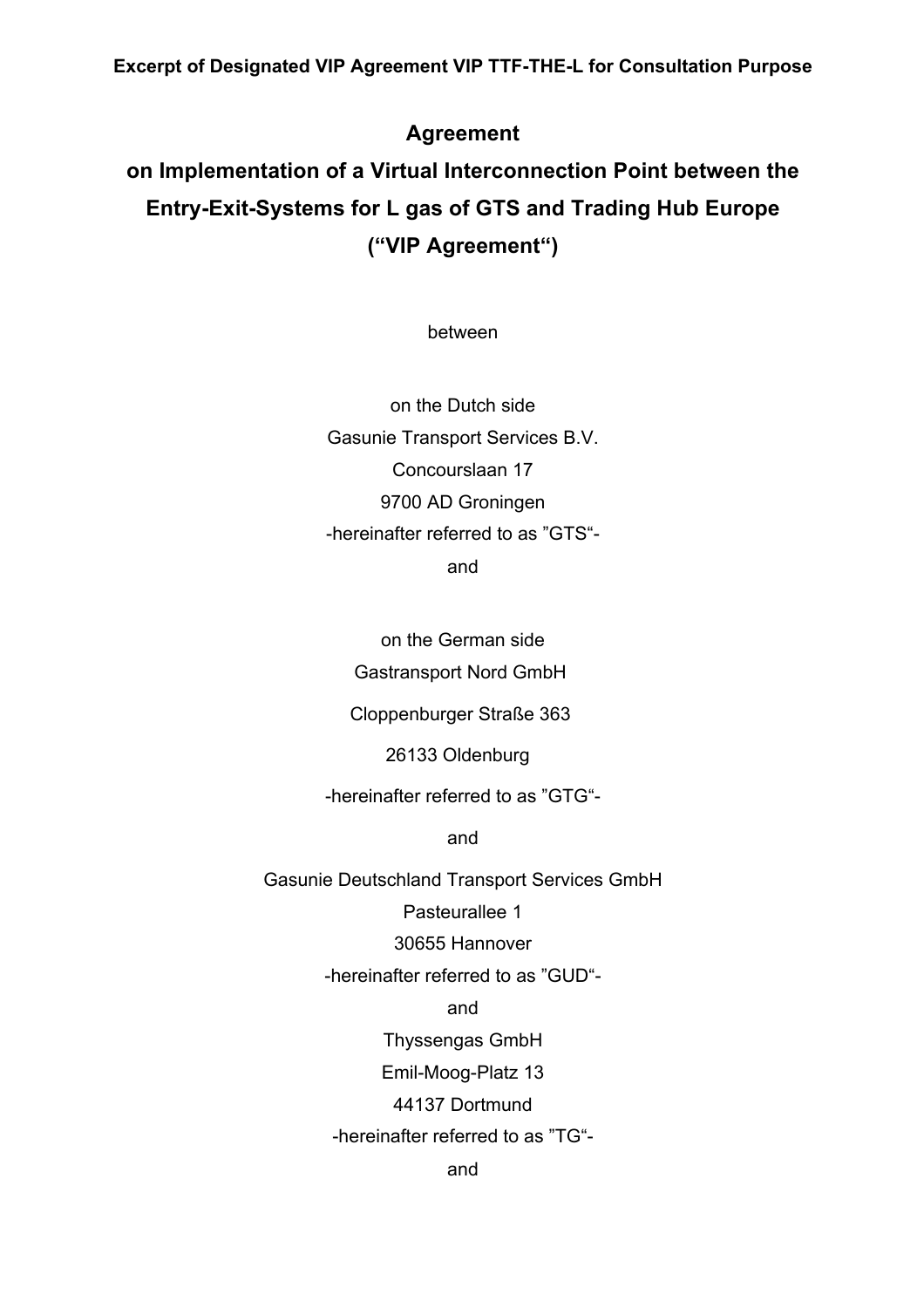Open Grid Europe GmbH Kallenbergstraße 5 45141 Essen -hereinafter referred to as "OGE"- -hereinafter referred to individually as "Party"

or collectively as "Parties"-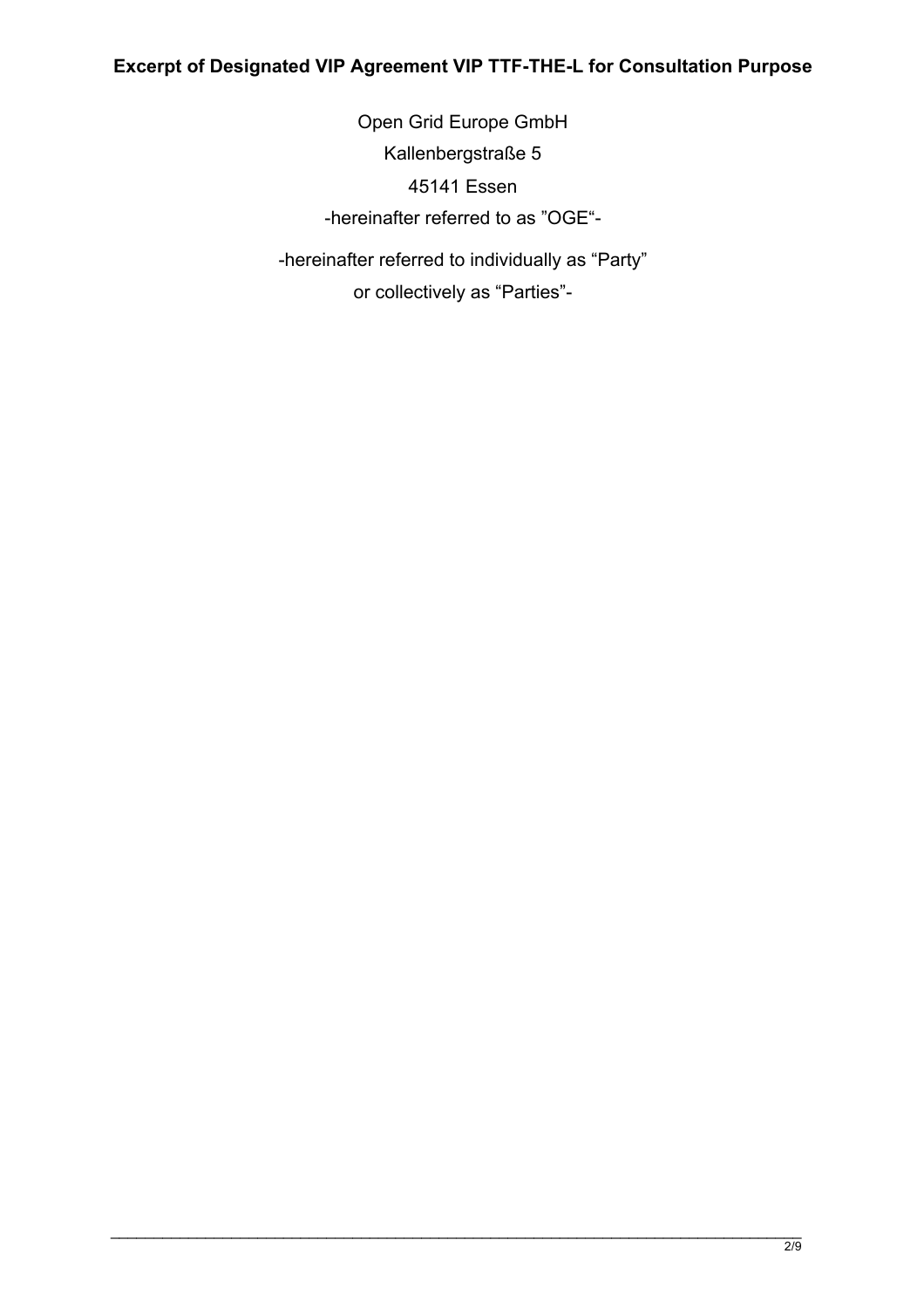# **Preamble**

The Interconnection Points Oude Statenzijl GTG-G/Oude Statenzijl and Oude Statenzijl GTG-H/Bunde-West (TSOs: GTS and GTG), Oude Statenzijl GUD-G/Oude Statenzijl-L (TSOs: GTS and GUD), Winterswijk/Vreden (TSOs: GTS and OGE), Zevenaar/Elten (TSOs: GTS, OGE and TG), Tegelen (TSOs: GTS and OGE) and Haanrade (TSOs: GTS and TG) for L gas are located near the border of the Netherlands and Germany and connect the entry-exit system of GTS and Trading Hub Europe (THE) containing inter alia the grids of GUD, GTG, TG and OGE.

## […]

In the entry-exit system of GTS, the connection point Dinxperlo (TSO: GTS and distribution system operator Stadtwerke Bocholt GmbH (BEW)) is considered to be an Interconnection Point as of 1 April 2020. On the German side Dinxperlo will remain as a connection point in the market area THE.

# […]

For the avoidance of doubt, the H-gas Interconnection Point Oude Statenzijl GTG-H/Bunde West is part of this L-gas VIP Agreement only for technical purposes. The purpose of this Interconnection Point is to supply H-gas to a blending facility operated by GTG. Hence, the blending facility offers opportunities to inject H-gas into the L-gas system of GTG. However, the capacities of Oude Statenzijl GTG-H/Bunde-West shall not be marketed via PRISMA. Nevertheless, the Parties agree that the Interconnection Point Oude Statenzijl GTG-H/Bunde-West will be a part of the relevant H-gas VIP Agreement once the market conversion shift from L-gas to H-gas in the grid of GTG is completed. The market conversion shift is expected to be completed in 2027.

[…]

# **Article 1 - Definitions**

Active System Operator: According to EASEE-gas CBP 2014-001/01 Harmonisation of the Nomination and Matching Process for Double-Sided and Single-Sided Nomination (hereinafter referred to as EASEE-gas CBP 2014-001/01) or any updates;

[….]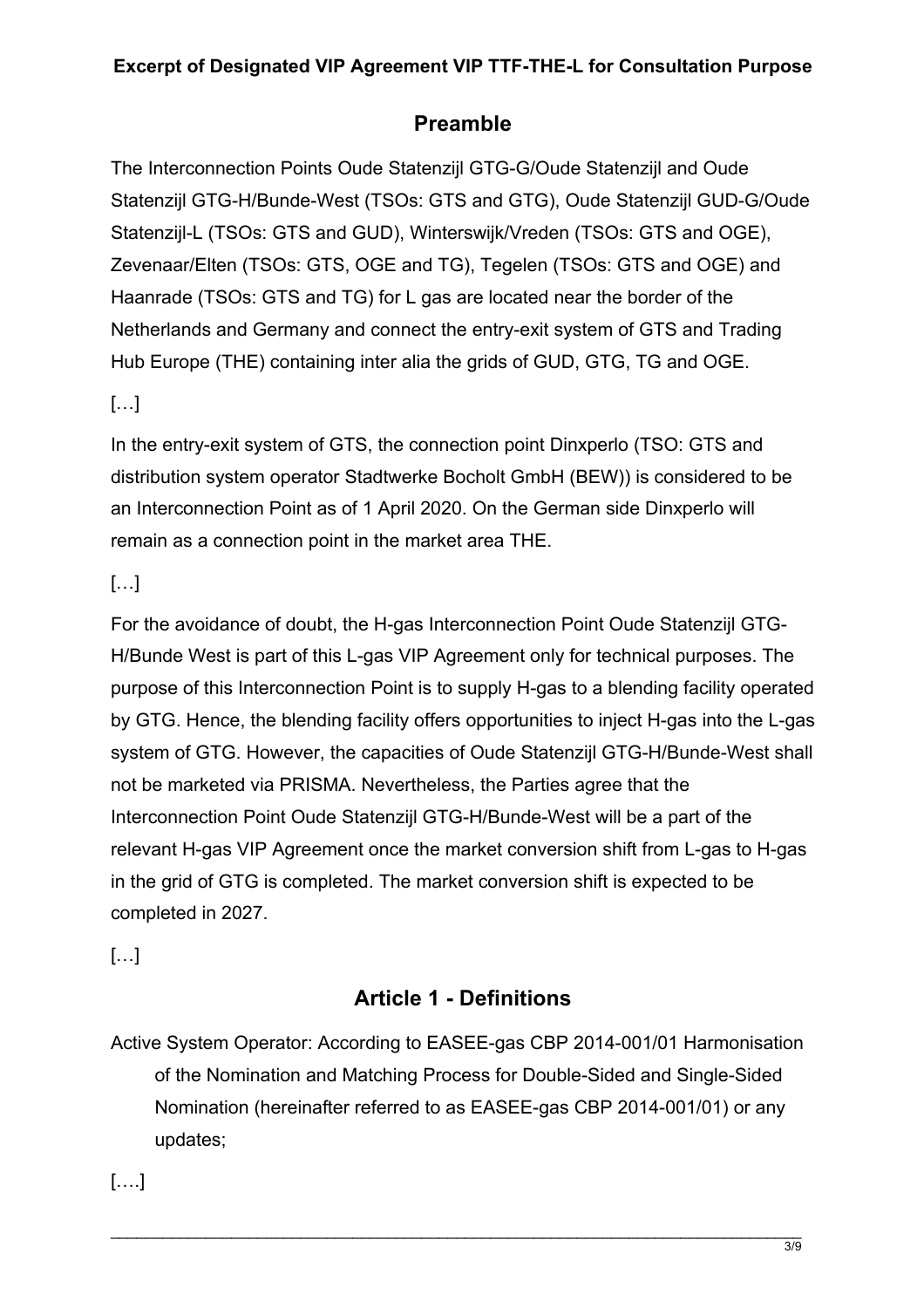Business Day: Shall mean Monday to Friday, except 1<sup>st</sup> January, Good Friday, Easter Monday,  $27<sup>th</sup>$  April King's Day,  $1<sup>st</sup>$  May,  $5<sup>th</sup>$  May Liberation Day, Ascension of Christ, Whit Monday, Corpus Christi, 3<sup>rd</sup> October, 30<sup>th</sup> October, 1<sup>st</sup> November, 24<sup>th</sup> to 26<sup>th</sup> December, 31<sup>st</sup> December;

Exceptional Event: According to Article 2 lit. a) INT NC;

Existing Capacity Contracts: Shall mean capacity contracts concluded before the 1<sup>st</sup> of April 2020 at the respective Interconnection Points, with an exception of contracts concluded in the monthly auction of March 2020 regarding April 2020 and the day-ahead and within-day auction on the 31<sup>st</sup> of March 2020 for the gas day 1st of April 2020 and onwards;

## […]

- Initiating System Operator: According to EASEE-gas CBP 2014-001/01 or any updates;
- INT NC: Commission Regulation (EU) 2015/703 of 30 April 2015 establishing a network code on interoperability and data exchange rules;

Interconnection Point(s): Shall mean one or all of the interconnection points

- Oude Statenzijl GUD-G/Oude Statenzijl-L (TSOs: GTS and GUD), hereinafter referred to as OSZ-L GTS-GUD,
- Oude Statenzijl GTG-G/Oude Statenzijl (TSOs: GTS and GTG), hereinafter referred to as OSZ-L GTS-GTG,
- Oude Statenzijl GTG-H/Bunde-West (TSOs: GTS and GTG), hereinafter referred to as OSZ/Bunde-H GTS-GTG
- Winterswijk/Vreden (TSOs: GTS and OGE),
- Zevenaar/Elten (TSOs: GTS, OGE and TG),
- Tegelen (TSOs: GTS and OGE),
- Haanrade (TSOs: GTS and TG),
- Dinxperlo (TSO: GTS and distribution system operator BEW) with reference to Preamble;

Matching System Operator: According to EASEE-gas CBP 2014-001/01 or any updates;

## […]

New Capacity Contracts: Shall mean capacity contracts concluded for periods

starting from 1<sup>st</sup> of October 2021 at the VIP TTF-THE-L, and contracts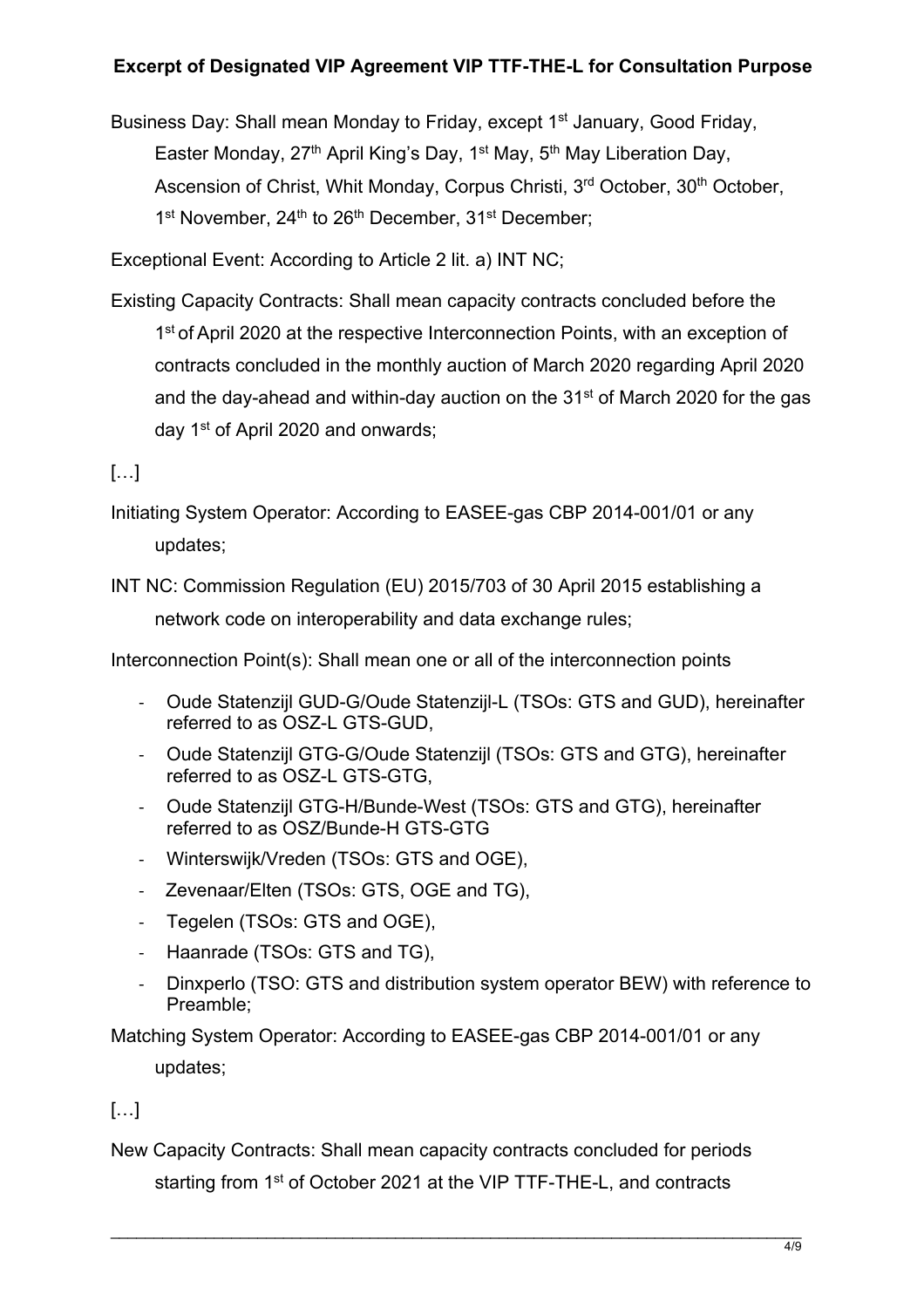concluded for periods starting 1<sup>st</sup> of April 2020 and onwards at the VIP-TTF-NCG-L, VIP-TTF-GASPOOL-L, together with contracts concluded in the monthly auction of March 2020 regarding April 2020, as well as the dayahead or within-day auction on the  $31<sup>st</sup>$  of March 2020 for the gas day  $1<sup>st</sup>$  of April 2020 and onwards, which will be transferred to the VIP TTF-THE-L at the Start Date;

OBA: Operational balancing account according to Article 2 lit. g) INT NC;

Passive System Operator: According to EASEE-gas CBP 2014-001/01 or any updates;

Single-sided Nomination: According to EASEE-gas CBP 2014-001/01 or any updates;

Start Date: 1 October 2021, 06:00 a.m.;

 $[\ldots]$ 

TSO: Transmission system operator according to Directive 2009/73/EC of the European Parliament and of the Council of 13 July 2009 concerning common rules for the internal market in natural gas and repealing Directive 2003/55/EC, Article 2, no. (4);

VIP: Virtual interconnection point according to Article 3 no. 23 CAM NC;

- VIP-TTF-GASPOOL-L: Shall mean the VIP connecting the adjacent entry-exit systems of GTS and the market area GASPOOL for L-gas;
- VIP-TTF-NCG-L: Shall mean the VIP connecting the adjacent entry-exit systems of GTS and the market area NCG for L-gas;
- VIP TTF-THE-L: Shall mean the VIP connecting the adjacent entry-exit system of GTS and Trading Hub Europe for L-gas;

VIP TTF-THE-L OBA: Shall mean the OBA for the VIP TTF-THE-L.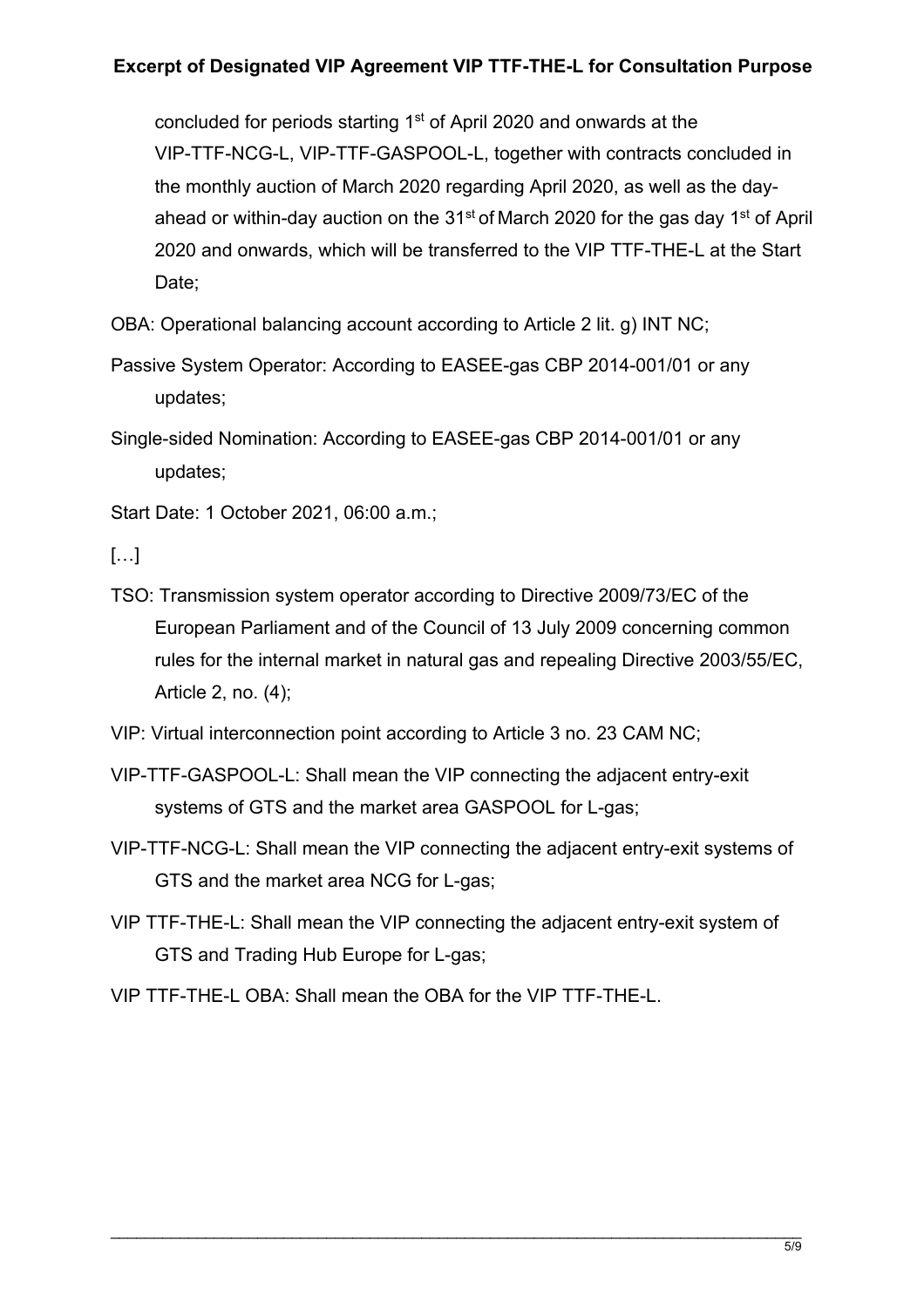# **Article 2 – General**

- 2.1 As of the Start Date, the Parties shall set up the VIP TTF-THE-L which contains the Interconnection Points in accordance with this VIP Agreement. The EIC Code VIP TTF-THE-L shall be 21Z012965309364T.
- 2.2 The capacity contracts that have been concluded at VIP-TTF-GASPOOL-L or VIP-TTF-NCG-L shall be transferred to the VIP TTF-THE-L being effective as of the Start Date.
- 2.3 The marketing of capacity contracts for the VIP TTF-THE-L shall start with the capacity contracts concluded for the VIP TTF-THE-L in the day-ahead auction on the  $30<sup>th</sup>$  of September 2021 for the gas day 1<sup>st</sup> of October 2021.

## **Article 3 – Nomination and Matching Process**

- 3.1 The nomination and matching process for the VIP TTF-THE-L and any remaining related Interconnection Point shall be carried out in accordance with EASEE-gas CBP 2014-001/01 where:
	- a OGE shall act as Matching System Operator,
	- b GTS shall act as Initiating System Operator,
	- c OGE shall act as Active System Operator and
	- d GTS shall act as Passive System Operator.
- 3.2 Deviating from Article 3.1, the Single-sided Nomination process shall only apply for New Capacity Contracts. In case a shipper requests Single-sided Nomination for Existing Capacity Contracts, the Parties shall cooperate to find a solution for this request.
- 3.3 Nominated VIP TTF-THE-L OBA corrections and swaps for an Interconnection Point shall be included in the VIP TTF-THE-L matching process.
- 3.4 GTG, GUD, TG and OGE shall each receive the nominations for their Existing Capacity Contracts. TG shall receive nominations for all New Capacity Contracts at the German side. GTG, TG and GUD shall send the nominations for their Existing Capacity Contracts to OGE. TG shall send the nominations for all New Capacity Contracts to OGE. GTS and OGE shall aggregate same shipper code pair nominations for all New Capacity Contracts and Existing Capacity Contracts to perform the matching process between GTS and OGE.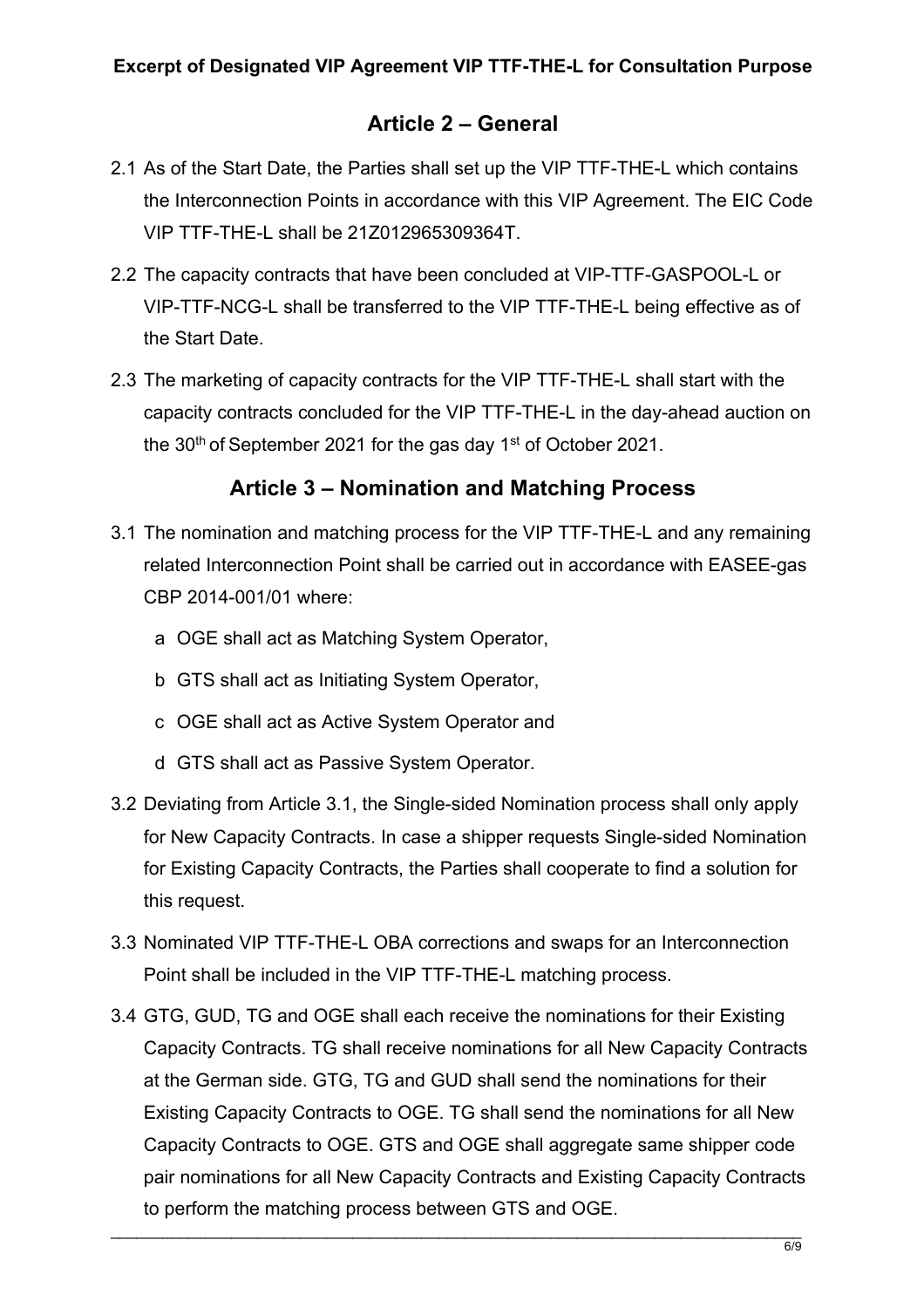- 3.5 OGE shall send the results of the matching process for the New Capacity Contracts at the German side to TG. OGE shall send the result of the matching process for the Existing Capacity Contracts of GUD, GTG and TG to the respective TSO.
- 3.6 In case of a mismatch of an aggregated shipper code pair containing nominations of New Capacity Contracts and Existing Capacity Contracts, GTS and OGE divide the matched result proportional to the original nomination of the Existing Capacity Contracts and New Capacity Contracts.
- […]

# **Article 6 – Operational Balancing Account**

- 6.1 GTS and OGE shall continuously calculate the VIP-TTF-THE-L OBA. For the after-the-month-process, GTS shall calculate the accountable VIP TTF-THE-L OBA and provide these figures to OGE for final comparison, in order to have consistent accountable VIP TTF-THE-L OBA figures. The metering data of the previous month shall not be modified after the end of the current month minus two Business Days.
- 6.2 The VIP TTF-THE-L OBA limit shall be the sum of the OBA limits of all the Interconnection Points. If the absolute value of the VIP TTF-THE-L OBA reaches the VIP TTF-THE-L OBA limit, GTS and OGE may agree to extend the VIP TTF-THE-L OBA limit in order to furthermore allocate steering differences to the VIP-TTF-THE-L OBA and thus to provide allocations to shippers that are equal to their confirmed quantities. The extension of the VIP TTF-THE-L OBA limit shall be deemed to be agreed upon if and as far as neither GTS nor OGE requests to bring back the VIP TTF-THE-L OBA within the VIP TTF-THE-L OBA limit.
- 6.3 In case GTS or OGE explicitly requests to bring back the VIP TTF-THE-L OBA within the VIP TTF-THE-L OBA limit, GTS and OGE will discuss and agree on a schedule.
- 6.4 If the VIP TTF-THE-L OBA limit is exceeded and suffers further increase, pro rata allocation can be applied, subject to Article 7.2, after the Parties have been duly informed by the initiating Party. If pro rata allocation is executed the concerned Parties shall without undue delay inform their shippers about the changed allocation. For the avoidance of doubt, if pro rata allocation is executed it shall be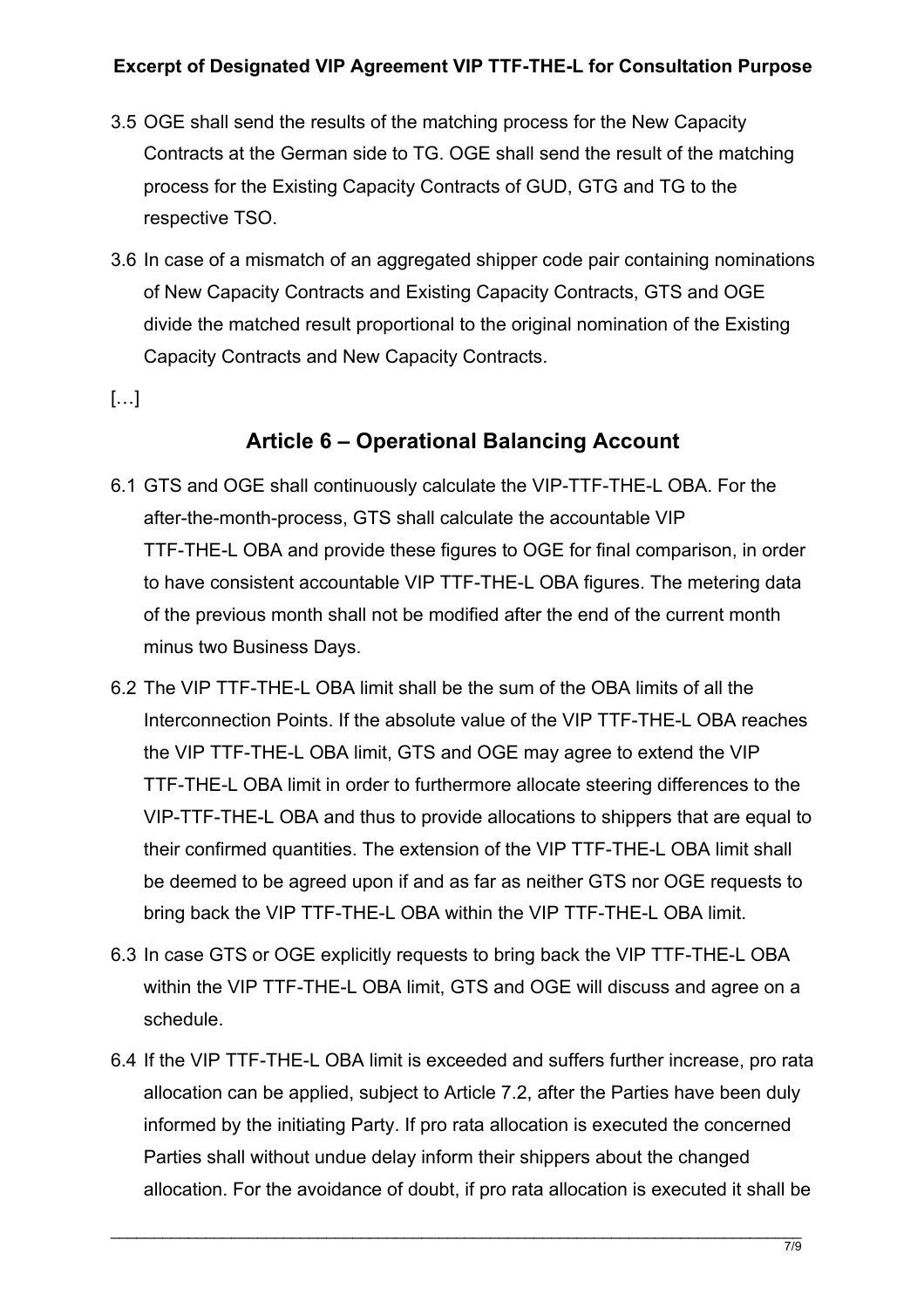valid for all shipper code pairs at the VIP TTF-THE-L and the underlying Interconnection Points.

## **Article 7 – Allocation**

- 7.1 Shippers shall receive allocations according to their confirmed quantities.
- 7.2 In addition to Article 6.4 first sentence the Parties shall use reasonable endeavours to keep allocation according Article 7.1 active, as far as the network integrity of the gas transportation grids of the Parties are not in danger. In case the network integrity of the gas transportation grid of one of the Parties is in danger referring to article 8, the Party having a constraint shall apply the procedure as described in EASEE-gas CBP 2005-003/02 (Constraints).
- 7.3 Deviating from Article 7.1, in case pro rata allocation is required by GTS or OGE the fallback allocation method as described in Article 7.4 shall apply. The Parties shall agree on taking necessary measures to return to normal operations and allocation according to Article 7.1 without undue delay.
- 7.4 The physical flow of an hour is determined by the sum of the metered quantities of all Interconnection Points.

If for an hour the sum of the confirmed quantities is unequal to zero and the physical flow is equal to zero then the direction of the physical flow indicated by the sum of the confirmed quantities shall be deemed to be the direction of the physical flow. The allocation of a confirmed quantity in the direction opposite to the physical flow shall be performed by using this confirmed quantity.

The allocation of a quantity in the direction of the physical flow shall be calculated by the formula:

Allocation=A/B\*(C+D)

A: confirmed quantity

B: absolute sum of the confirmed quantities in the direction of the physical flow

C: absolute physical flow

D: absolute sum of the confirmed quantities in the direction opposite to the physical flow